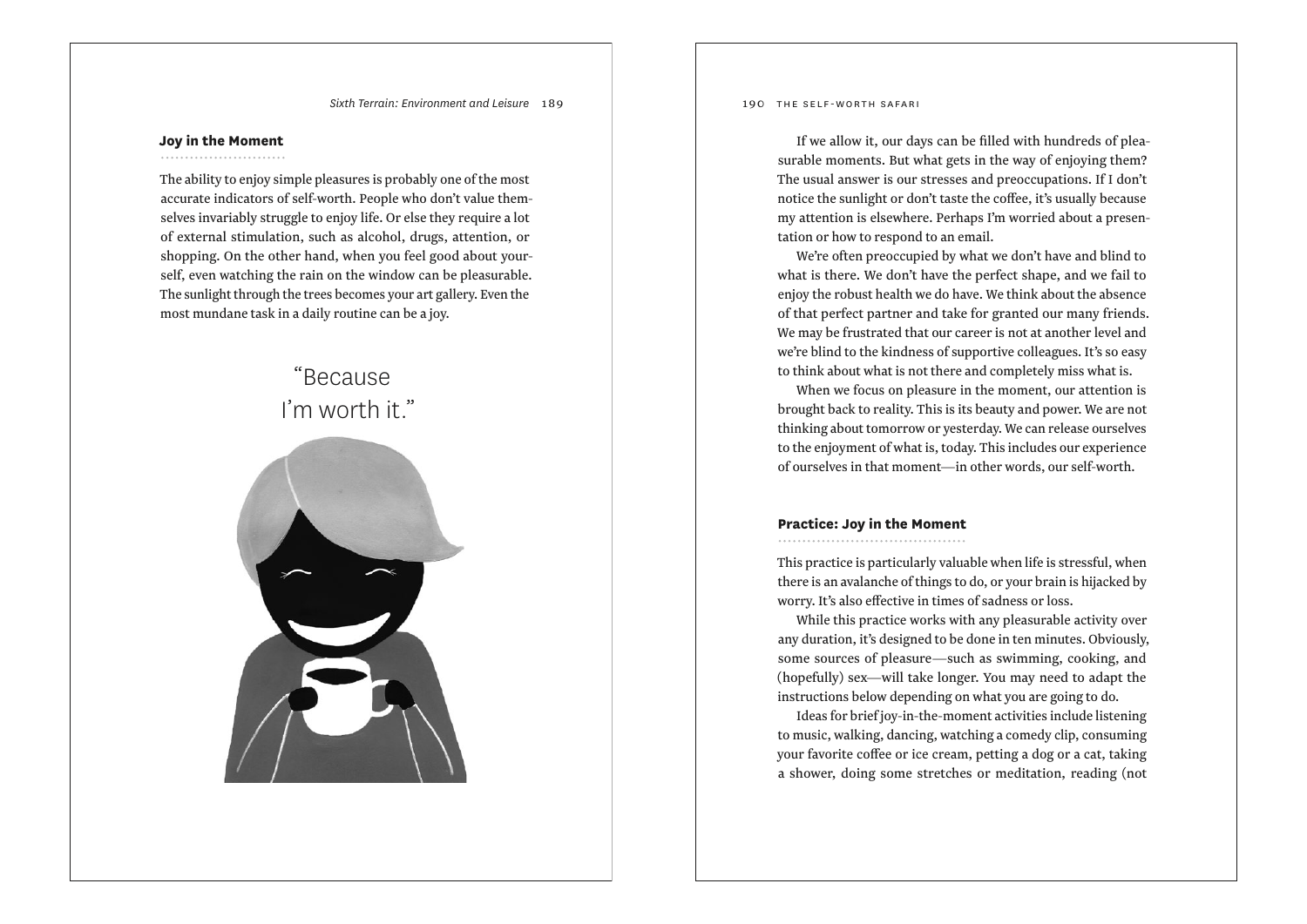*Sixth Terrain: Environment and Leisure* 191

work-related), calling a friend, brushing your teeth, watching kids at play, or just lying down.

- **1.** Deal with the Pleasure Saboteurs: those voices in your head that may deny you the pleasure of the next ten minutes. Examples: "I'm too busy for this," "I'm not entitled," "Adults don't do this in daytime," "This is not the moment," and so on. Whatever these voices are, they need to be shown the door. Even if you are in the middle of the most complex nego tiation of your life, you are entitled to a ten-minute break. Do something physical and decisive to brush o ff the voices (take thirty seconds for this). Perhaps walk outside or turn o ff your phone. Boundaries are important for pleasure.
- **2.** Assert your right to these ten minutes and set your inten tion to express your self-worth in whatever activity you are going to do. (Shift  $\#1$  and  $\#2$  together.) A good quality coffee is pleasurable. When sipped with self-worth, it's even more powerful. For thirty seconds, as you begin, repeat your mantra.
- **3.** For the following ten minutes, try to suspend all mental activity as much as you can. According to Ovid, "A field that is rested gives a beautiful crop." Your mind probably works very hard. Why not give it the gift of rest for just ten minutes? Instead of thinking, can you turn your whole attention to the joy of your activity. As David Whyte notes, "The antidote to exhaustion is not rest . . . but wholeheartedness."
- **4.** When distractions happen, no judgment. Just repeat your mantra and resume the activity.
- **5.** If you wish to prolong the pleasure, please do so.
- **6.** As you conclude, notice how you feel, particularly your energy level and mental sharpness. Remember this for next time. When can you do this again?

192 THE SELF-WORTH SAFARI

Some Safari participants have found it helpful to give their Joy in the Moment activity a name, such as the "Power of Now Walk," the "From John to John Gift of Co ffee" or the "Pinou Time" with their pet cat.

#### **Everything is waiting for you**

*Your great mistake is to act the drama as if you were alone. As if life were a progressive and cunning crime with no witness to the tiny hidden transgressions. To feel abandoned is to deny the intimacy of your surroundings. Surely, even you, at times, have felt the grand array; the swelling presence, and the chorus, crowding out your solo voice. You must note the way the soap dish enables you, or the window latch grants you freedom. Alertness is the hidden discipline of familiarity. The stairs are your mentor of things to come, the doors have always been there to frighten you and invite you, and the tiny speaker in the phone is your dream-ladder to divinity.*

*Put down the weight of your aloneness and ease into the conversation. The kettle is singing even as it pours you a drink, the cooking pots have left their arrogant aloofness and seen the good in you at last. All the birds and creatures of the world are unutterably themselves. Everything is waiting for you.*

david whyte